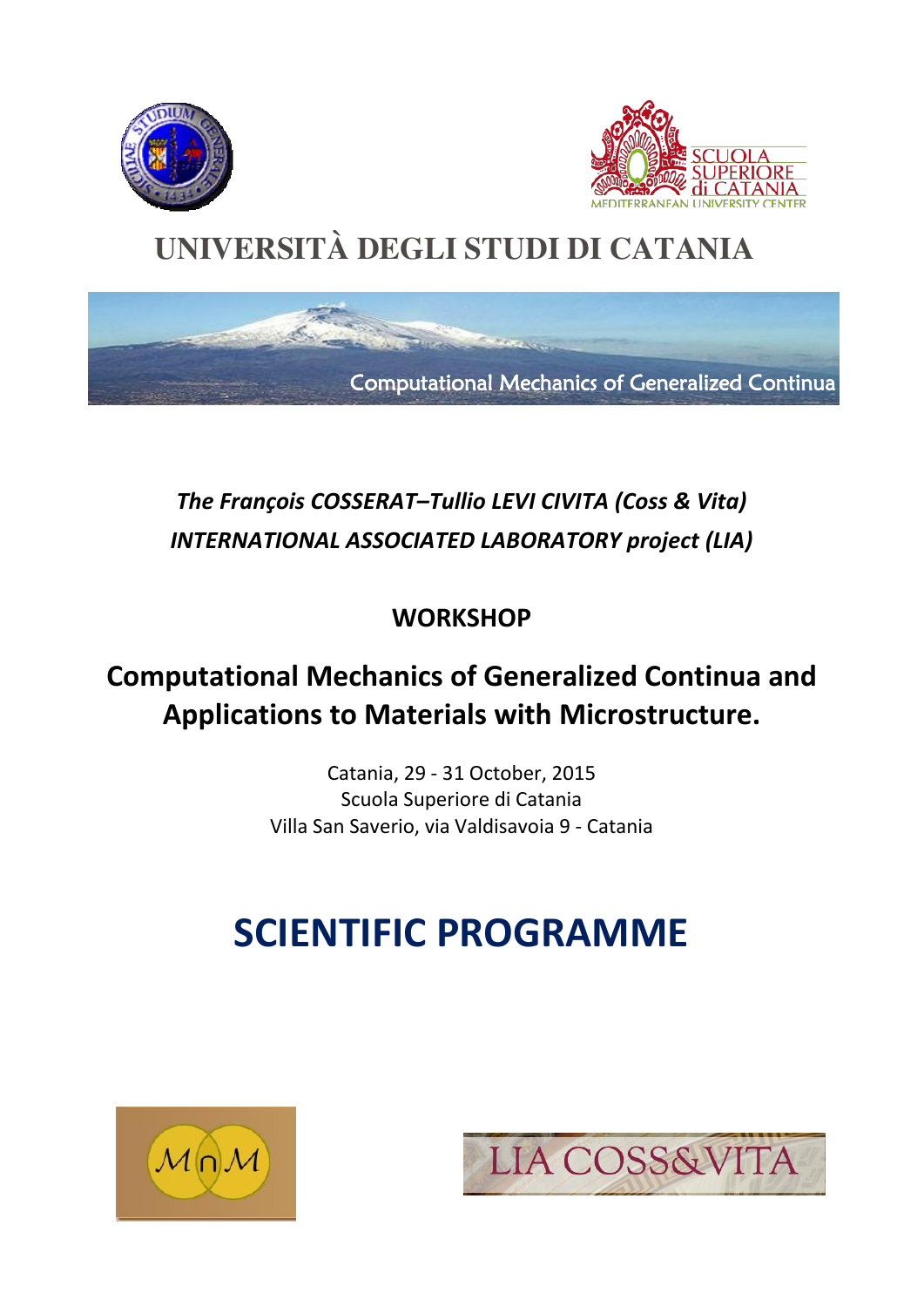



### **Thursday 29 October 2015**

| 9.00                                                                                |                 |
|-------------------------------------------------------------------------------------|-----------------|
| Opening of the Workshop. Welcome addresses by prof. F. dell'Isola, dr. A. Lebée.    | <b>Chairman</b> |
| 9.45<br><b>Introductory Lecture</b><br>Prof. K. Rajagopal                           | F. dell'Isola   |
| Mathematics and Mechanics of bodies described by implicit constitutive<br>equations |                 |
| 10.45<br><b>Coffee Break</b>                                                        |                 |

| 11.15                                                                                                               |                 |
|---------------------------------------------------------------------------------------------------------------------|-----------------|
| B. Emek Abali, Wolfgang H. Muller, Francesco dell'Isola                                                             | <b>Chairman</b> |
| A fundamental methodology for obtaining the weak form and the computation<br>of strain gradient elasticity theories | A. Lebée        |
| 11.40                                                                                                               |                 |
| Vinh Phuc Tran, Sébastien Brisard, Johann Guilleminot, Karam Sab.                                                   |                 |
| Stress-gradient materials: an analytical exploration                                                                |                 |
| 12.30                                                                                                               |                 |
| A. Misra                                                                                                            |                 |
| Micromorphic model derived based upon granular micromechanics                                                       |                 |

**13.00** *Lunch at The Scuola Superiore*



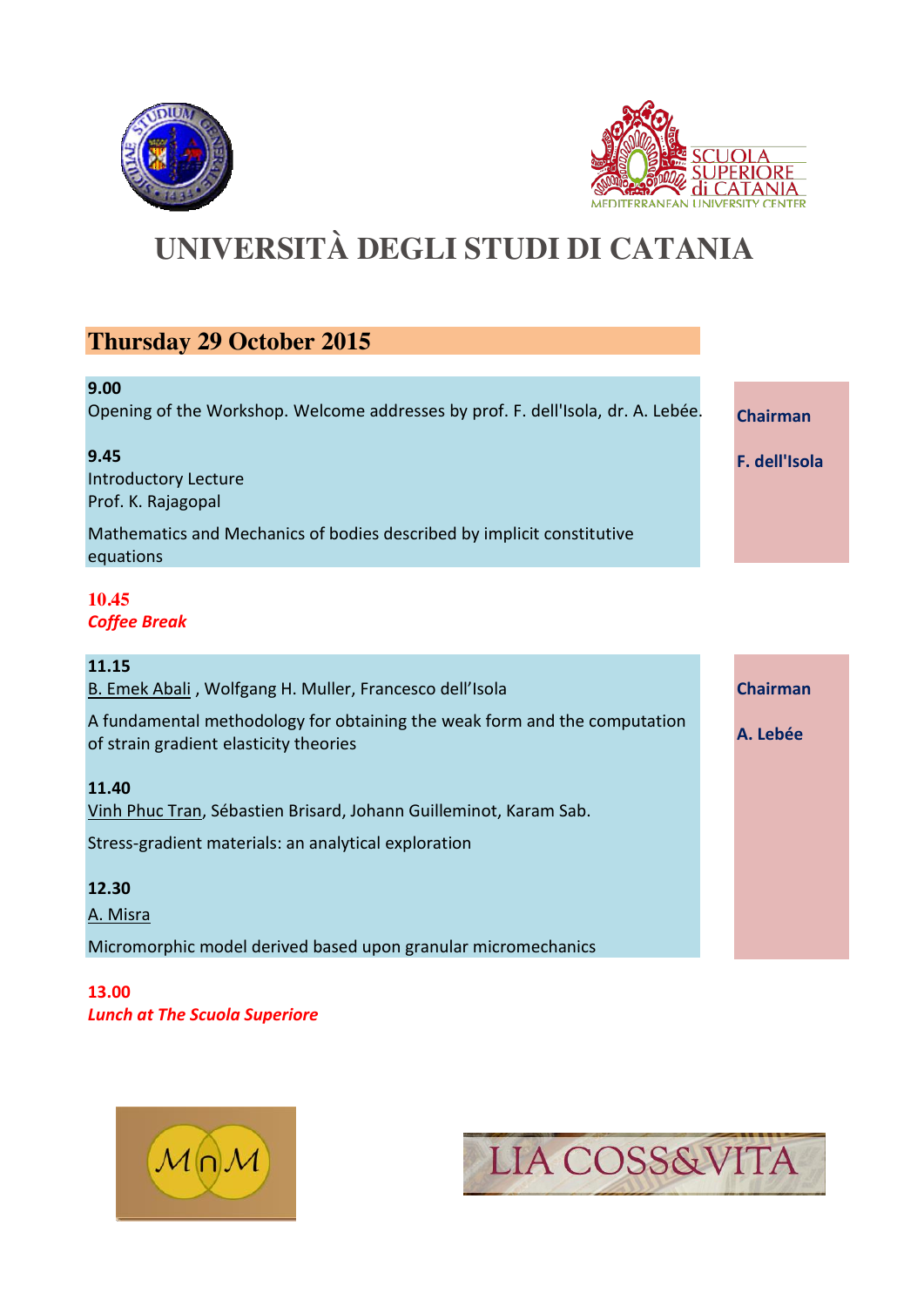



| 15.00                                                                                                                                                                                               |                 |
|-----------------------------------------------------------------------------------------------------------------------------------------------------------------------------------------------------|-----------------|
| F. dell'Isola, I. Giorgio, M. Pawlikowski, N. L. Rizzi                                                                                                                                              | <b>Chairman</b> |
| Non-linear continuum models for planar extensible beams and pantographic<br>lattices of beams: Heuristic homogenization, experimental and numerical<br>examples of equilibrium in large deformation | H. Altenbach    |
| 15.45                                                                                                                                                                                               |                 |
| L. Greco, I. Giorgio, A. Della Corte, A. Battista                                                                                                                                                   |                 |
| Second gradient shear energies regularization for pantographic 2 D sheets:<br>numerical simulations                                                                                                 |                 |
|                                                                                                                                                                                                     |                 |

#### **16.10** *Cofee Break*

| 16.40<br>Philip Harrison, Yuri Matos and Marcos Fernández Álvarez                                                                       | <b>Chairman</b> |
|-----------------------------------------------------------------------------------------------------------------------------------------|-----------------|
| Comprehensive Modelling of Forming Mechanics of Engineering Fabrics Using a<br>Mutually Constrained Pantographic Beam and Membrane Mesh | A. Misra        |
| 17.15<br>Julien Yvonnet, A. Tognevi, Guy Bonnet, M. Guerich                                                                             |                 |
| A filter-based computational homogenization method for problems with<br>arbitrary scale separation.                                     |                 |
| 17.40<br>J.-F. Ganghoffer, K. El Nady, Y. Rahali, I. Giorgio, F. Dell'Isola                                                             |                 |
| Discrete homogenization methods towards second order grade continua.<br>Application to pantographic structures                          |                 |
| 18.05                                                                                                                                   |                 |
| L. de Abreu Correa, R. Cottereau, C. Voivret, S. Costa d'Aguiar, E. Bongini                                                             |                 |
| Wave propagation in ballasted railway tracks: a stochastic heterogeneous<br>approach                                                    |                 |



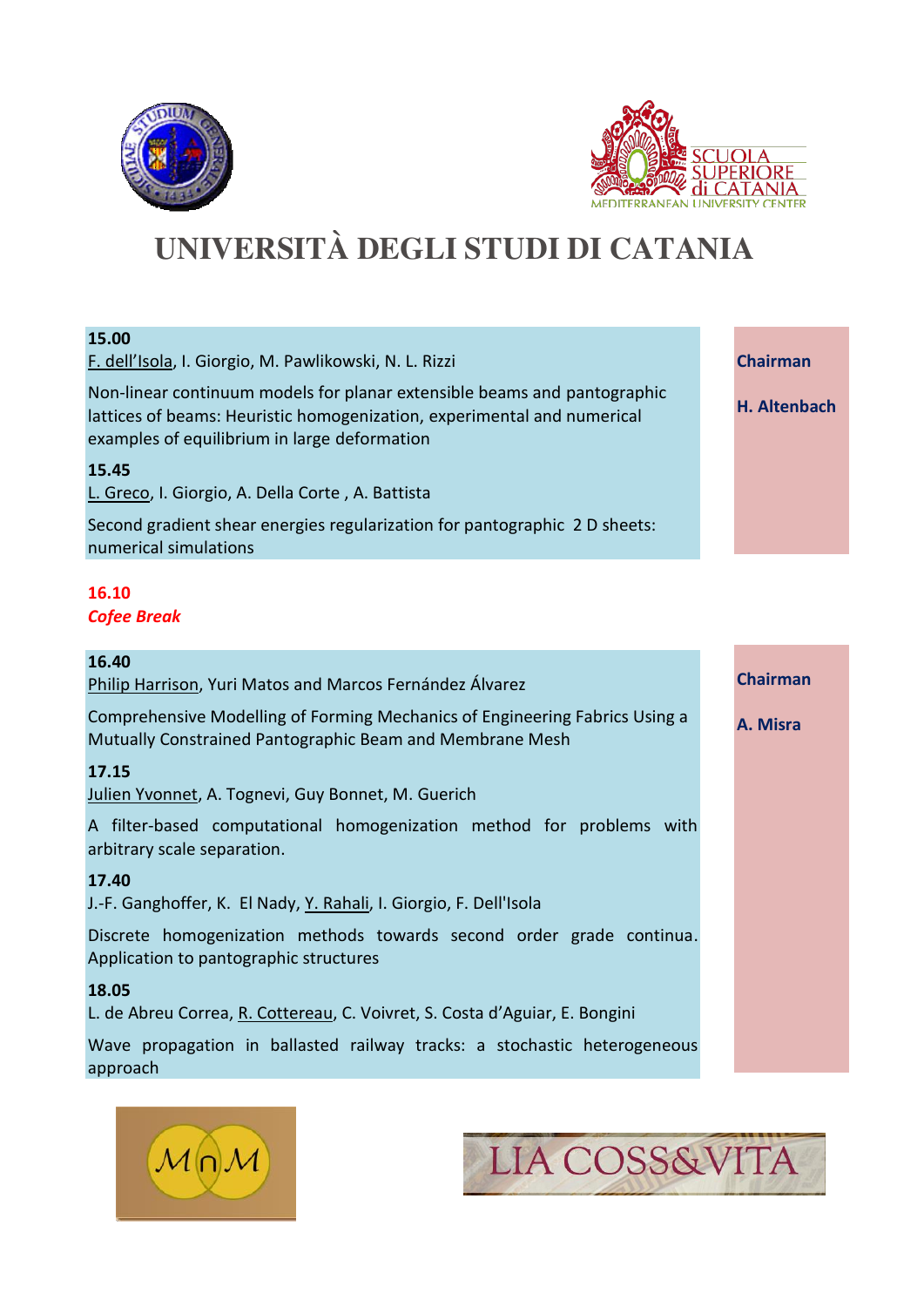



**Chairman**

**A. Grillo**

### **UNIVERSITÀ DEGLI STUDI DI CATANIA**

### **Friday 30 October 2015**

#### **11.00**

Visit of the Benedettini Monastry.

Participants will meet in front of the entrance.

**15.00** Holm Altenbach, VictorEremeyev, Konstantin Naumenko Modeling of Solar Panels as Sandwich Structures

**15.25** V. Romano, A. Majorana Charge transport in graphene

**15.50**

Victor A. Eremeyev, Giuseppe Rosi , Salah Naili On surface and interfacial anti-plane waves in solids with surface energy

**16.15** Müller W.H., Liebold C. Experiments for higher order theories

**16.40** *Cofee Break*



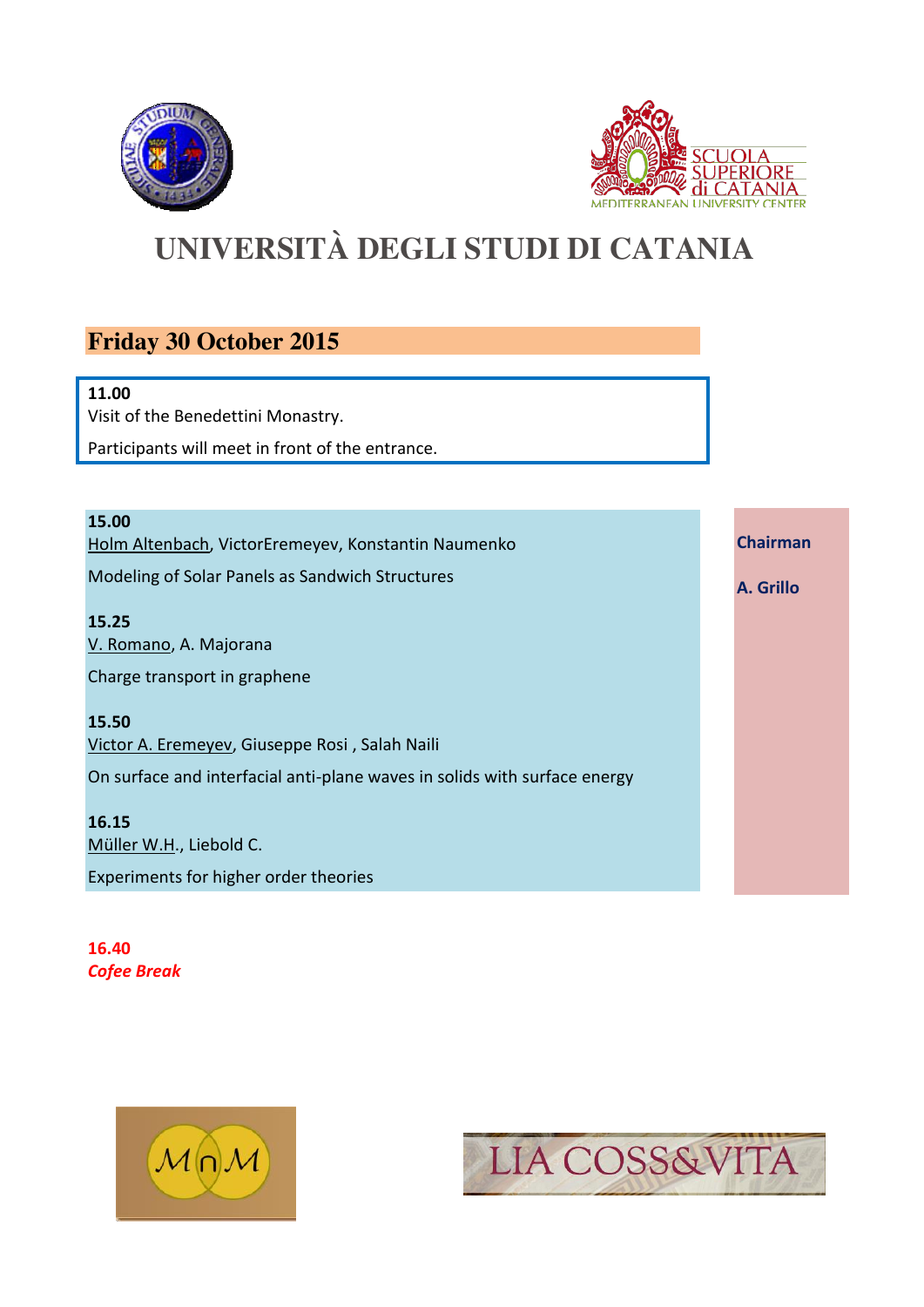



| 17.10<br>A. Grillo                                                                                                                                                           | <b>Chairman</b>    |
|------------------------------------------------------------------------------------------------------------------------------------------------------------------------------|--------------------|
| Remodelling in fibre-reinforced soft biological tissues                                                                                                                      | <b>V. Eremeyev</b> |
| 17.35                                                                                                                                                                        |                    |
| T. Lekszycki, M. Pawlikowski, K. Barcz                                                                                                                                       |                    |
| Modeling of mechanical and structural evolution of biodegradable materials<br>with microstructure                                                                            |                    |
| 17.50                                                                                                                                                                        |                    |
| Ioannis Stefanou, Jean Sulem, Hadrien Rattez and Emmanuil Veveakis                                                                                                           |                    |
| Strain localization during rapid shearing of a saturated rock layer: Preferred<br>instability wave length and shear band thickness under thermo-poro-mechanical<br>couplings |                    |
| 18.15                                                                                                                                                                        |                    |
| R. Serpieri, F. dell'Isola, A. Della Corte, F. Trovascio, L. Rosati                                                                                                          |                    |
| Variational derivation of general finite-deformation two-phase poroelasticity                                                                                                |                    |

**20.30** *Social Dinner at "Vico Santa Barbara"*



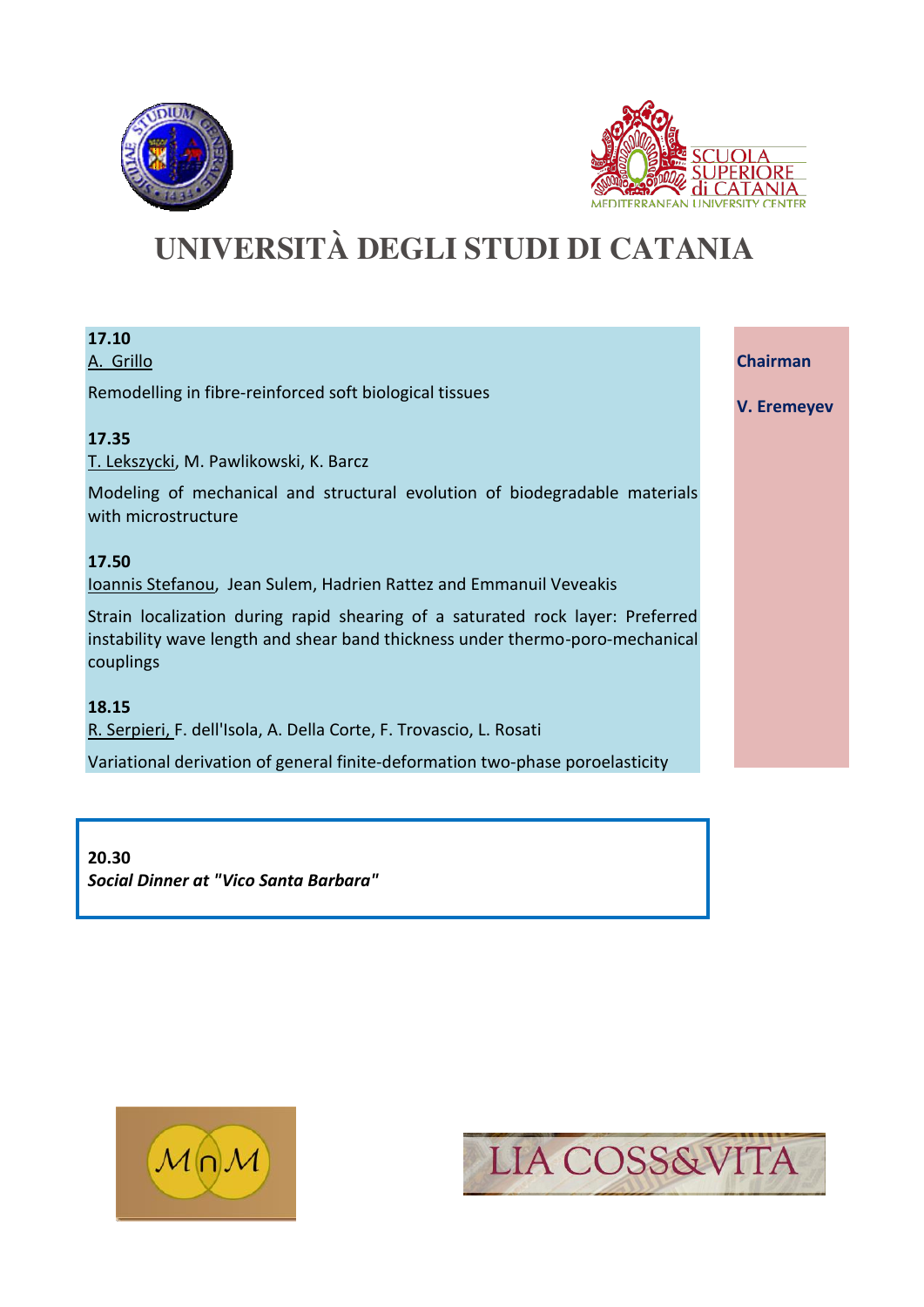



**Chairman**

**M. Cuomo**

### **UNIVERSITÀ DEGLI STUDI DI CATANIA**

### **Saturday 31 October 2015**

#### **9.00**

Michele Godio, Ioannis Stefanou, Karam Sab, Jean Sulem

Finite elements for micropolar models: numerical aspects and computational properties in elastoplasticity

#### **9.25**

Jarkko Niiranen, Sergei Khakalo, Viacheslav Balobanov, Antti Niemi, Bahram Hosseini, Josef Kiendl, Alessandro Reali

Isogeometric Analysis of Gradient-Elastic Thin Structures

#### **9.50**

Viacheslav Balobanov, Jarkko Niiranen, Sergei Khakalo

Isogeometric Analysis of Gradient-Elastic Rods and 2D Gradient-Elastic Dynamic Problems.

#### **10.15**

Ugo Andreaus; Francesco dell'Isola; Ivan Giorgio; Luca Placidi

Numerical simulations of classical problems in two-dimensional linear second gradient elasticity

**10.45** *Coffee Break*